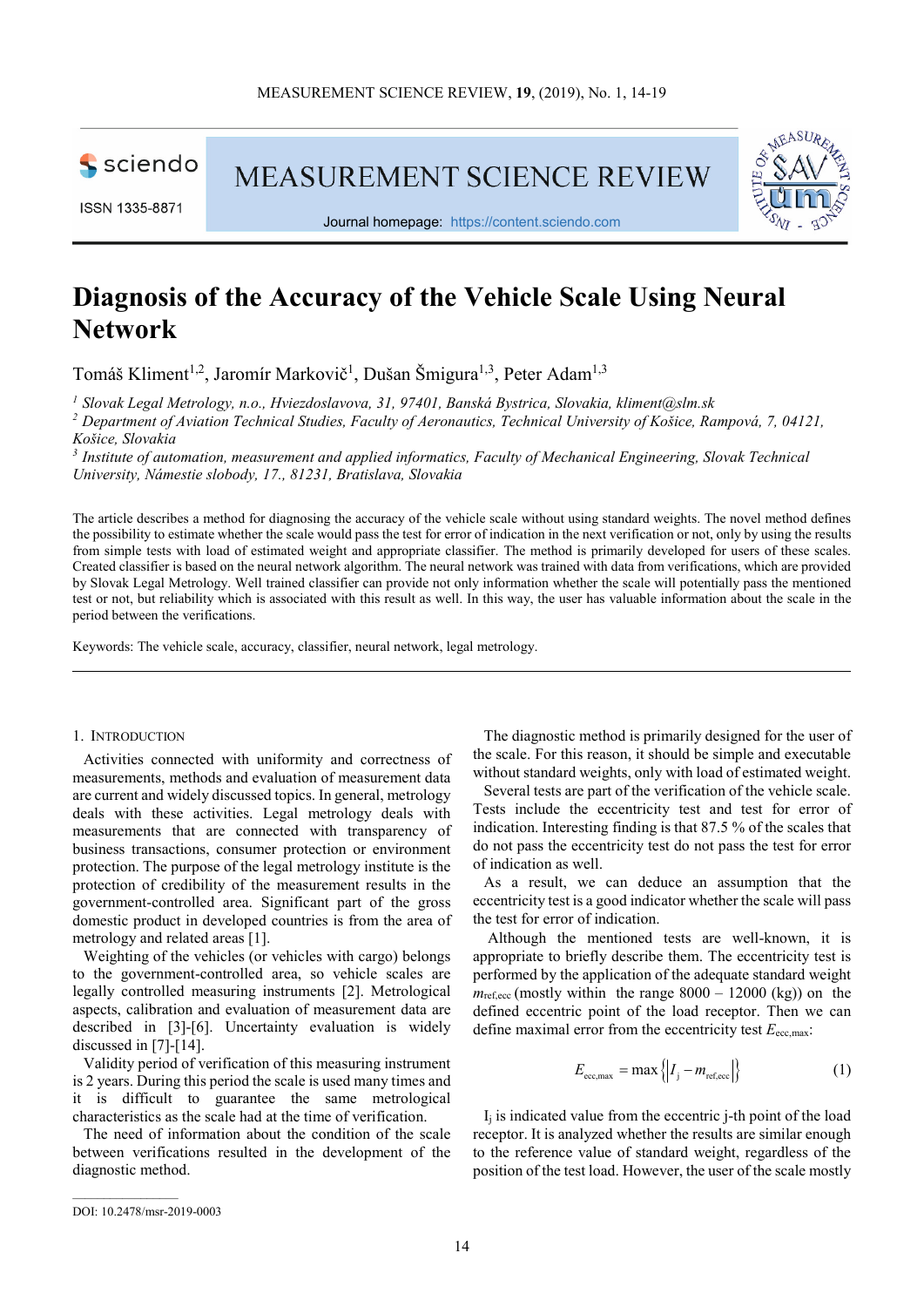does not have the standard weights at disposal. Therefore, the test must be modified in a way that *E*ecc,max is defined as a difference between maximum and minimum of the indicated value by weight of estimated value on the defined eccentric point of the load receptor.

$$
E_{\text{ecc,max}} = \max(I_i) - \min(I_i) \tag{2}
$$

The load receptor is uniformly loaded with predefined values from minimum to maximum and from maximum to minimum (with the same values of standard weights) during the test for error of indication. In this way, the error of indication of the scale is defined in the whole measuring range of the measuring instrument. The maximum of the error  $E_{\text{ind,max}}$  from the test for error of indication can be defined as:

$$
E_{\text{ind,max}} = \max\left\{ \left| I_i - m_{\text{ref,i}} \right| \right\} \tag{3}
$$

Where  $I_i$  is indicated value of scale in i-th point and  $m_{ref,i}$  is standard weight in i-th point.

First, we tried to define the analytical formula between the results from the eccentricity test and the test for error of indication. More specifically, it was the formula between the values  $E_{\text{ecc,max}}$  and  $E_{\text{ind,max}}$ . In Fig.1. and Fig.2. is shown *E*ecc,max vs. *E*ind,max.



Fig.1. Correlation between *E*ecc,max and *E*ind,max (chosen data from verifications).



Fig.2. The detail of correlation.

The visualization of the data shows that there is no evident correlation. It is necessary to choose another approach. Based on this fact, the classifier, which will be able to classify the scale as accurate or inaccurate, with the available data, will be designed.

## 2. THEORY

Slovak Legal Metrology, n.o. is in the possession of a large database of records from verifications – about 1500 verifications of the vehicle scales (during a period of about last 2 years). Some of these data will be used as an input dataset for the classifier. The neural network [15]-[20] was chosen as the classifier. The neural network operates in two modes: learning and working one. In the learning mode, it learns on the dataset from the mentioned database, hence it is learning with known inputs and known outputs. The neural network will try to adjust a limit value for  $E_{\text{ecc,max}}$ , which will be able to divide scales in two classes, those which would potentially pass the test for error of indication (or we can say accurate scales) or those which would not (inaccurate scales). The *E*<sub>ecc,max</sub> parameter was chosen for this purpose, because small value is a good indicator of the accurate scale. Subsequently, the learned neural network saves its parameters, called weights. Since neural network can work with known inputs and unknown outputs, the output of the network is the Bayesian a posteriori probability that new scales belong to the class of the accurate scales. The main task is how to optimally train neural network as the classifier for simple usage. The inputs to the neural network are:

- 1. the maximum error from the eccentricity test  $E_{\text{ecc,max}}$ defined in equation (2),
- 2. maximum capacity of the scale *max*,
- 3. scale interval *d,*
- 4. standard weight for eccentricity test *m*ref,ecc.

The neural network is trained with  $m_{\text{ref,ecc}}$ . After learning process, user will use this method with *I*<sub>mid</sub> (indicated value of weight of estimated value from the middle of the load receptor) instead of *m*ref,ecc.

These data create the input column vector **X**:

$$
\mathbf{X} = \begin{bmatrix} E_{\text{ecc,max}} \\ max \\ d \\ m_{\text{ref,ecc}} \end{bmatrix}
$$
 (4)

The sequence of these vectors creates the dataset for the network. Input data are visualized in Fig.3.:



Fig.3. Input data of the neural network.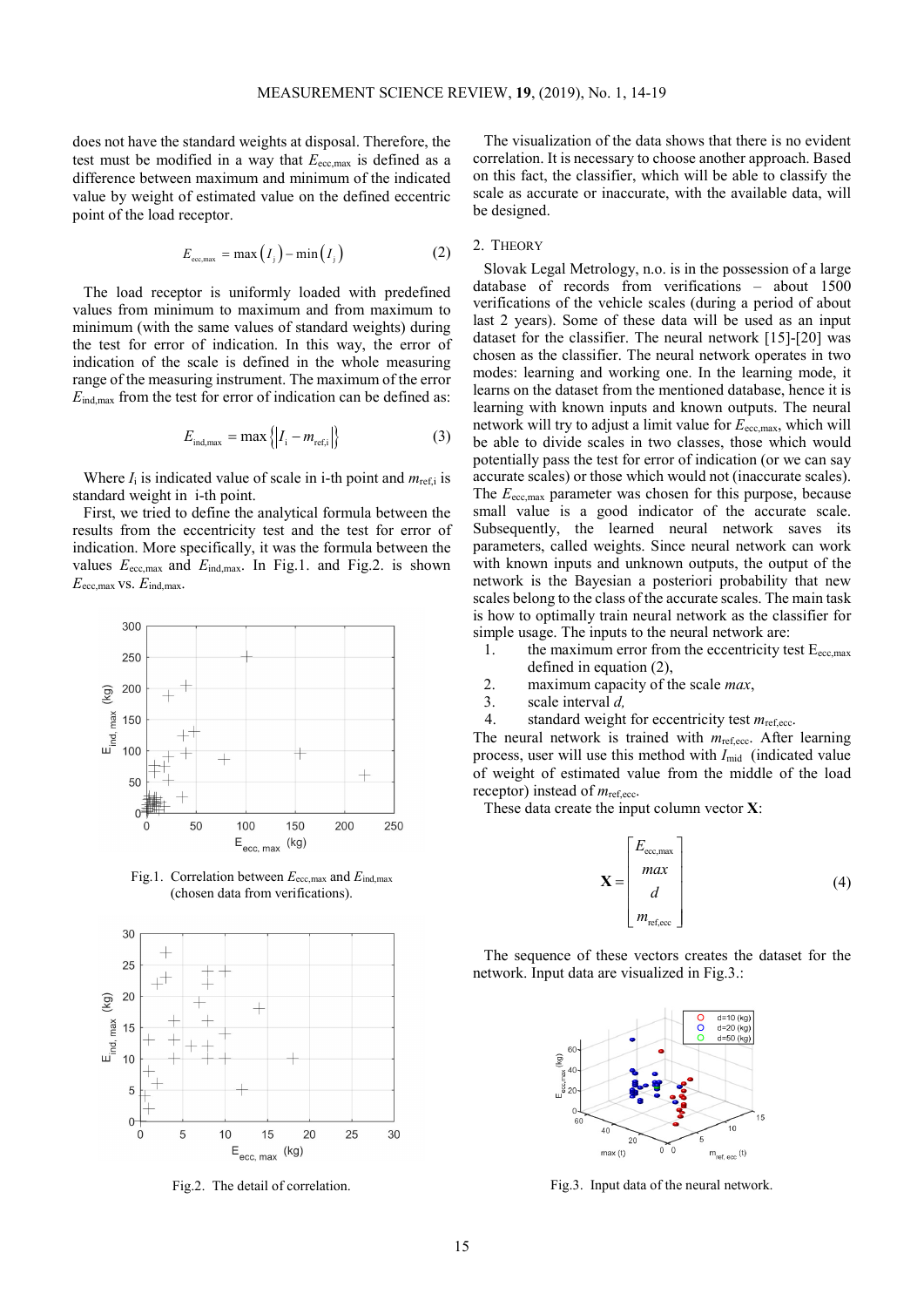The used network is two-layered. It is composed of the input, hidden and output layer. The input layer performs data decorrelation. There is no universal rule to determine the optimal number of parameters for a network [15], but it is important to consider a fact, that the number of parameters of the whole neural network should be smaller than the number of inputs. In this case, the network has 25 parameters with 43 inputs. Inappropriate large network can cause overfitting [21], [22]. The result is: 4 units in the hidden layer with the sigmoidal activation function and 1 unit in the output layer. The output of the hidden layer is column vector  $O_1$ :

$$
\mathbf{O}_1 = s \left( \mathbf{W}_1 \mathbf{X} + \mathbf{B}_1 \right) \tag{5}
$$

Where matrix  $W_1$  contains weights from hidden layer,  $B_1$  is column vector of biases of hidden layer and *s* is a sigmoidal function.

$$
\mathbf{W}_{1} = \begin{bmatrix} \omega_{11} & \omega_{21} & \omega_{31} & \omega_{41} \\ \omega_{12} & \omega_{22} & \omega_{32} & \omega_{42} \\ \omega_{13} & \omega_{23} & \omega_{33} & \omega_{43} \\ \omega_{14} & \omega_{24} & \omega_{34} & \omega_{44} \end{bmatrix} \qquad \qquad \mathbf{B}_{1} = \begin{bmatrix} b_{11} \\ b_{12} \\ b_{13} \\ b_{14} \end{bmatrix} \qquad (6)
$$

The output layer contains 1 unit with softmax activation function. Network output  $p$  (number from 0 to 1) is the Bayesian a posteriori probability whether the scale is accurate or not. This a posteriori probability is defined by:

$$
p = \text{softmax}\left(\mathbf{O}_1^{\text{T}} \mathbf{W}_2 + \mathbf{B}_2\right) \tag{7}
$$

**W**2 is column vector of the weights of the output layer and **B**2 is bias of the output layer.

$$
\mathbf{W}_2 = \begin{bmatrix} \omega_{21} \\ \omega_{22} \\ \omega_{23} \\ \omega_{24} \end{bmatrix} \qquad \mathbf{B}_2 = \begin{bmatrix} b_{21} \end{bmatrix} \tag{8}
$$

We used dichotomous classification, when each output *p* which has greater value than 0.5 means accurate scale (belonging to class of the accurate scales, marked as 1) and value smaller than 0.5 means inaccurate scale (belonging to the complement of the accurate scales class, marked as 0) [23]. The scheme of the used neural network is shown in Fig.4.



Fig.4. Classification neural network.

Neural network uses the scaled conjugate gradient propagation algorithm as a learning rule [24]. During the learning, the network tries to find optimal values of  $W_1$ ,  $W_2$ ,  $\mathbf{B}_1$ , and  $\mathbf{B}_2$ .

3. RESULTS

The input dataset contained 43 scales, whereas 16 were inaccurate and 27 accurate. This dataset is relatively small for sufficient training of the neural network. It is due to a limited number of the scales which do not pass the given tests and because the input space must be uniformly distributed (approximately the same number of accurate and inaccurate scales in the input dataset), that the training dataset is quite small.

The dataset was divided into 3 sub-datasets: training, validation, and test set.

Stop criterion was the point where mean squared error MSE on the validation dataset reached the minimum for the previous epochs and for the next 100 epochs. Epoch is a part of learning period, when network learns with whole data from the training dataset. In this way, we can avoid overtraining situation, a situation when neural network does not learn only with systematic components but with random components as well.

The results from the learning process are shown as a "confusion matrix" [25] for all datasets.

Table 1. "Confusion matrix" for training dataset.

| <b>Dutput</b> class |              |       |       | 88.9% |
|---------------------|--------------|-------|-------|-------|
|                     |              |       | 21    | 95.5% |
|                     |              | 88.9% | 95.5% | 93.5% |
|                     |              |       |       |       |
|                     | Target class |       |       |       |

Table 2. "Confusion matrix" for validation dataset.

| <b>Dutput</b> class |              |       |      | 100%  |
|---------------------|--------------|-------|------|-------|
|                     |              |       |      | 60.0% |
|                     |              | 33.3% | 100% | 66.7% |
|                     |              |       |      |       |
|                     | Target class |       |      |       |

Table 3. "Confusion matrix" for test dataset.

|              | 0            |       |      | 100%  |
|--------------|--------------|-------|------|-------|
| Output class |              |       |      | 66.7% |
|              |              | 75.0% | 100% | 83.3% |
|              |              |       |      |       |
|              | Target class |       |      |       |

Table 4. "Confusion matrix" for all datasets.

| Output class |              | 12    |       | 92.3% |
|--------------|--------------|-------|-------|-------|
|              |              |       | 26    | 86.7% |
|              |              | 75.0% | 96.3% | 88.4% |
|              |              |       |       |       |
|              | Target class |       |       |       |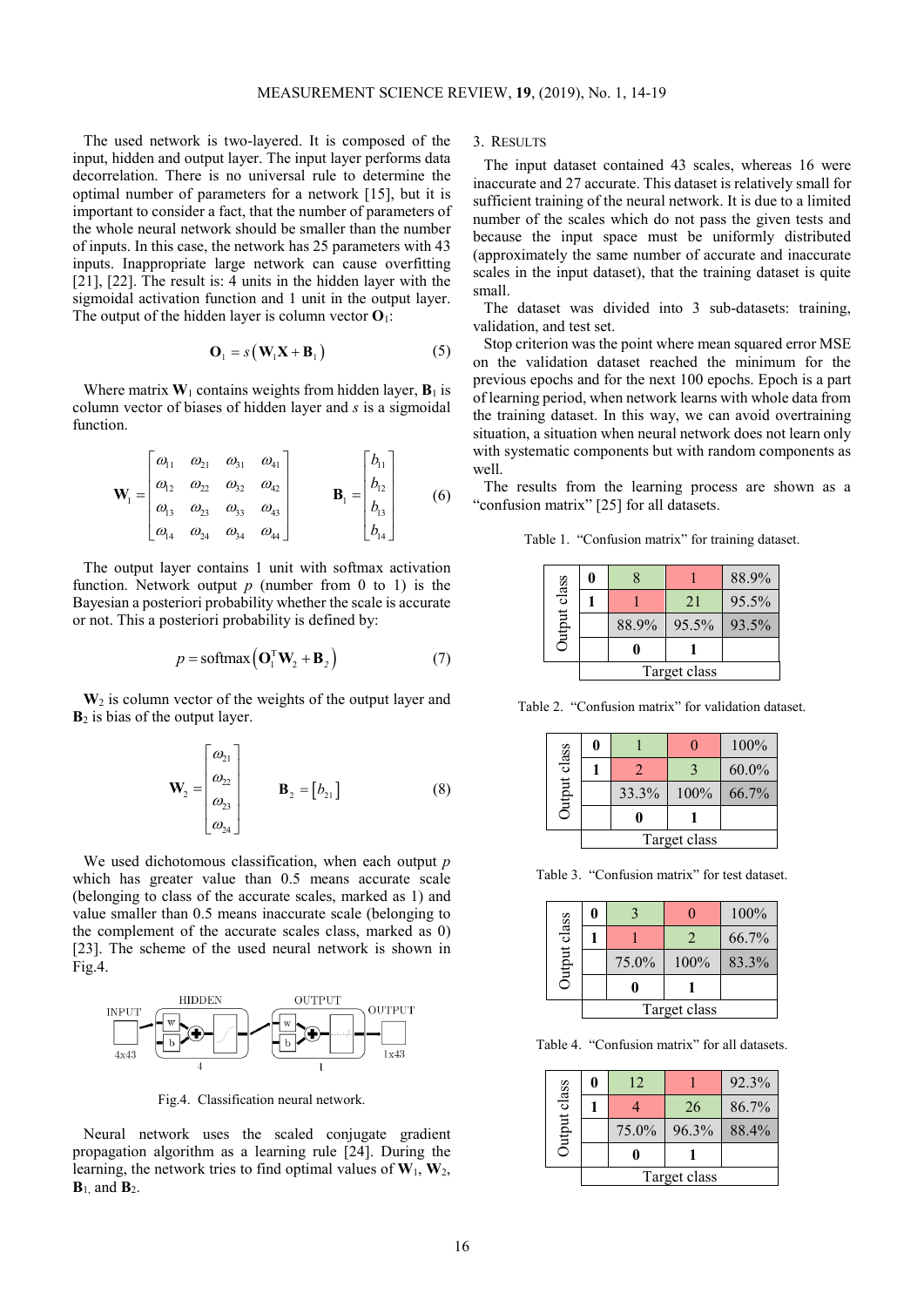The target class can be:  $0$  – the scale, which does not pass the test for error of indication or inaccurate scale, 1 – the scale which passes the test for error of indication or accurate scale. Output class can be 0, when a posteriori probability  $p$  is smaller than 0.5 or 1, when *p* is bigger than 0.5. For instance,  $p = 0.51$  means the scale is rather accurate and  $p = 0.49$  means the scale is rather inaccurate, but this classification is unreliable. In the ideal case, the target class is equal to output class for all data. In the green field is the number of the scales, which the network classified correctly. In the red field is the number of scales classified incorrectly.

Optimal network weights of hidden layer after learning process were adjusted as:

$$
\mathbf{W}_{1} = \begin{bmatrix} -1.086 & 0.610 & -0.667 & -1.205 \\ -0.010 & 1.535 & -1.181 & -0.699 \\ 5.651 & -0.641 & -0.111 & 0.427 \\ 2.614 & 2.180 & -0.282 & -0.202 \end{bmatrix} \quad \mathbf{B}_{1} = \begin{bmatrix} 2.178 \\ -1.264 \\ 5.505 \\ 2.483 \end{bmatrix}
$$
(9)

Optimal network weights of output layer:

$$
\mathbf{W}_2 = \begin{bmatrix} 0.020 \\ 0.623 \\ -8.247 \\ -3.185 \end{bmatrix} \qquad \qquad \mathbf{B}_2 = [0.480] \qquad (10)
$$

For better graphical visualization of the output function *p* (a posteriori probability) defined in the equation (7), we set inputs defined in equation (4) *d* and *max* as the parameters. *E*ecc,max and *m*ref,ecc were set as the variables. Fig.5. is for the case of vehicle scale with  $max = 30000$  (kg) and  $d = 10$  (kg). Fig.6. is for the scale of  $max = 60000$  (kg) and  $d = 20$  (kg).

As we can see, the output function is rippled. It is caused by the fact that the neural network is trained for values  $m_{\text{ref,ecc}} \in$ {8000, 12000} (kg), what is the range for the test load of eccentricity test. Outside this interval the output function is unreliable. It is generally known that the regression network should be used for such inputs as it has been previously trained. It results in the fact that the user should use this algorithm with the test load from 8000 (kg) to 12000 (kg). In that case, when the user does not have such test load at his disposal, he might linearly extrapolate the  $E_{\text{ecc,max}}$ . Only in that case  $E_{\text{ecc,max}}$  will be in the desired range.

Second test dataset with scales without service before last verification was created. These are the best data for testing the correctness of the algorithm, because they reflect the longtime period between verifications.

Table 5. "Confusion matrix" for second test dataset.

| Output class |      |      | 100% |
|--------------|------|------|------|
|              |      |      | 100% |
|              | 100% | 100% | 100% |
|              |      |      |      |



Fig.5. Output function for scale with  $max = 30000$  (kg) and  $d = 10$  (kg).



Fig.6. Output function for scale with  $max = 60000$  (kg) and  $d = 20$  (kg).

After the satisfying training and testing, we can use the neural network as the classifier. The use is shown in the next block diagram, Fig.7.:



Fig.7. Block diagram of a posteriori probability determination.

- 1 update of the classifier with new information
- 2 information about the scale: *max*, *d*
- 3 load of the estimated weight
- 4 indicated value in the middle of the load receptor *I*mid
- 5 modified eccentricity test
- $6$  the calculation of the  $E_{\text{ecc max}}$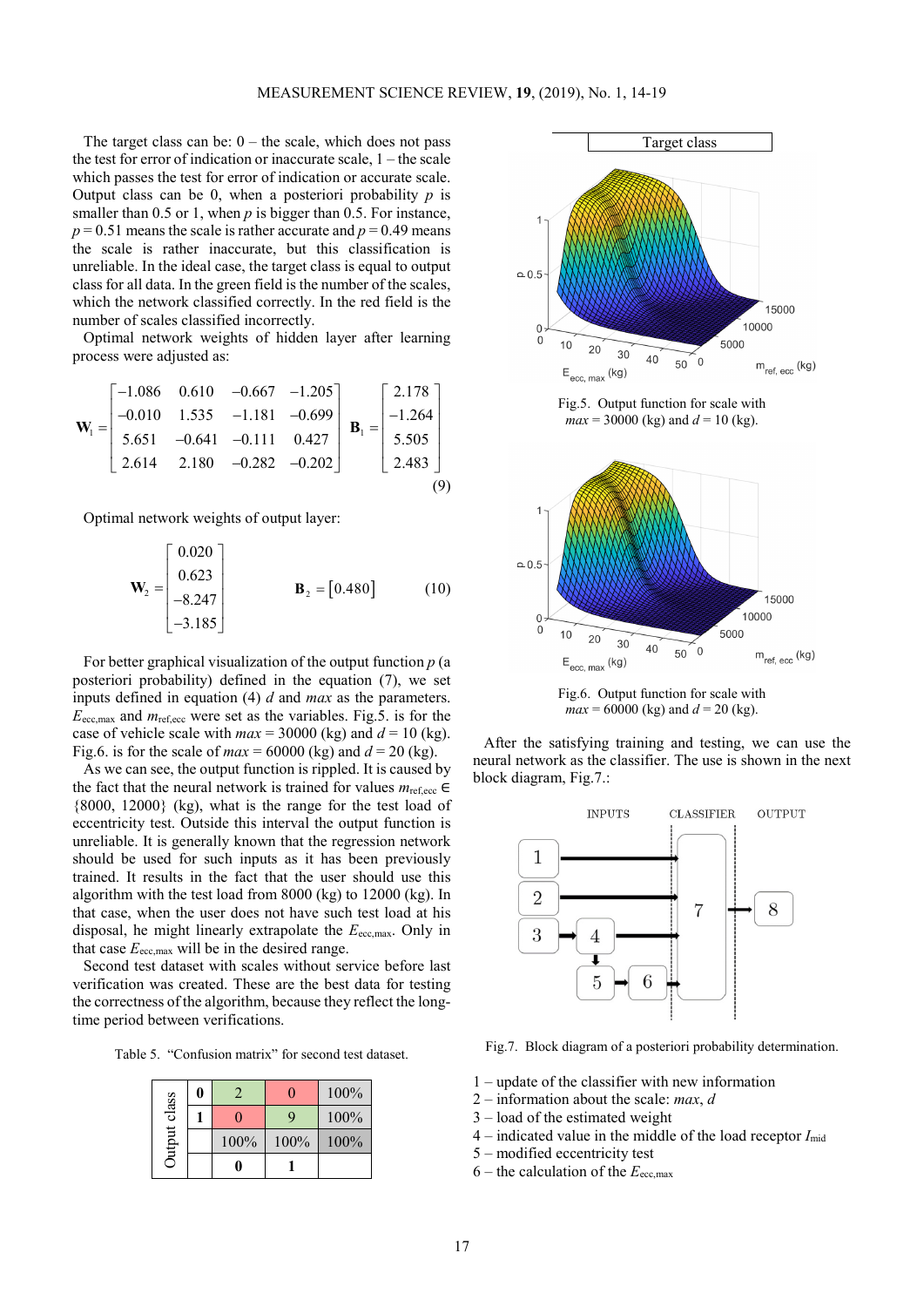7 – a posteriori probability determination by classifier

8 – a posteriori probability whether scale is accurate or not

The user performs only the eccentricity test in the modified form and with the maximum capacity max, scale interval *d* and indicated value  $I_{mid}$  has all the needed input information for the classifier. The classifier can be implemented on the online website, which is very user friendly. With the growing number of new verifications, it is possible to create new and larger datasets, so that the classifier can be updated and can improve its classification performance.

## 4. CONCLUSIONS

The goal of this article was to verify the options of the diagnostics of the vehicle scale only with test load of estimated weight, which is primarily designed for the user of the scale. The best method for such verification is certainly with the standard weights, however, the user usually does not dispose of it.

With this method, the user can diagnose the condition of the scale during the period between verifications. It is important for the question of accuracy, because the owner of the scale protects himself from the loss of profit, protects the state to which he levies the taxes and protects his clients.

Data from the verifications were used to create the classifier. After the simple test with test load of estimated weight, the classifier can determine a posteriori probability, whether the scale is accurate or not, hence whether the scale would pass the test for error of indication or not in the next verification.

The experiment confirmed that the reliability of this classifier is 83.3 %, which is the rate of the correct classification on the testing dataset. Moreover, additional available test dataset created from scales without the service has 100 % reliability.

It is assumed that the accuracy of the classification will be improved by acquisition of more appropriate data from verifications and by the division of the scales according to the industry in which they are used. Different results could be provided by the classifier trained on the scales used, e.g. in stone quarry and by the classifier trained on the scales used in the stores. Specific operating conditions can impact mechanical parts of the vehicle scales [26]. These improvements should increase reliability of the classifier. The reliability 83.3 % for a dataset this small only confirms the quality of the proposed classifier.

Classification function is simple to implement. The user who wants to diagnose his vehicle scale needs to know only the scale interval, maximum capacity, indicated value in the middle of the scale and the result of the modified eccentricity test.

#### ACKNOWLEDGMENT

This work was supported by the APVV 15-0164.

**REFERENCES** 

- [1] Birch, J. (2003). *Benefit of legal metrology for the economy and society.* A study for the International Committee of Legal Metrology.
- [2] International Organization of Legal Metrology. (2010). *Alphabetical list of terms defined in OIML Recommendations and Documents*. OIML G 18.
- [3] Zeier, M., Allal, D., Judaschke, R. (2011). *Guidelines on the evaluation of vector network analysers (VNA)*. EURAMET Calibration Guide No. 12. Braunschweig, Germany: EURAMET e.V.
- [4] EURAMET Technical Committee for Mass and Related Quantities. (2015). *Guidelines on the Calibration of Non-Automatic Weighing Instruments.* EURAMET Calibration Guide No. 18. Version 4.0 (11/2015). Braunschweig, Germany: EURAMET e.V.
- [5] European Cooperation in Legal Metrology. (2015). *Software guide. (Measuring instruments directive 2014/32/EU1)*. WELMEC 7.2.
- [6] European Cooperation in Legal Metrology. (2015). *Directive 2009/23/EC: Common application. Nonautomatic weighing instruments*. WELMEC 2, Iss. 6.
- [7] Joint Committee for Guides in Metrology (JCGM). (2008). *Evaluation of measurement data – Guide to the expression of uncertainty in measurement*. JCGM 100:2008.
- [8] Joint Committee for Guides in Metrology (JCGM). (2011). *Evaluation of measurement data - Supplement 2 to the "Guide to the expression of uncertainty in measurement" - Extension to any number of output quantities*. JCGM 102:2011.
- [9] Joint Committee for Guides in Metrology (JCGM). (2008). *Evaluation of measurement data - An introduction to the "Guide to the expression of uncertainty in measurement" and related documents*. JCGM 100:2008.
- [10] Joint Committee for Guides in Metrology (JCGM). (2012). *Evaluation of measurement data - The role of measurement uncertainty in conformity assessment*. JCGM 106:2012.
- [11] Witkovský, V., Wimmer, G., Ďuriš, S. (2015). On statistical methods and reference confidence intervals in interlaboratory comparisons for temperature. *Inetrnational Journal of Thermophysiscs*, 36 (8), 2150- 2171.
- [12] Palenčár, R., Sopkuliak, P., Palenčár, J., Ďuriš, S., Suroviak, E., Halaj, M. (2017). Application of Monte Carlo Method for evaluation of uncertainties of ITS-90 by Standard Platinum Resistance Thermometer. *Measurement Science Review*, 17 (3), 108-116.
- [13] Palenčár, R., Wimmer, G., Halaj, M. (2002). Determination of the uncertainties and covariances in the calibration of the set of weights. *Measurement Science Review*, 2 (1), 9-20.
- [14] Charvátová, H., Janáčová, D., Fialka, M., Kolomazník, K. (2010). Mass analysis of the components separated from printed circuit boards. *Acta Montanistica Slovaca*, 15 (1), 58-61.